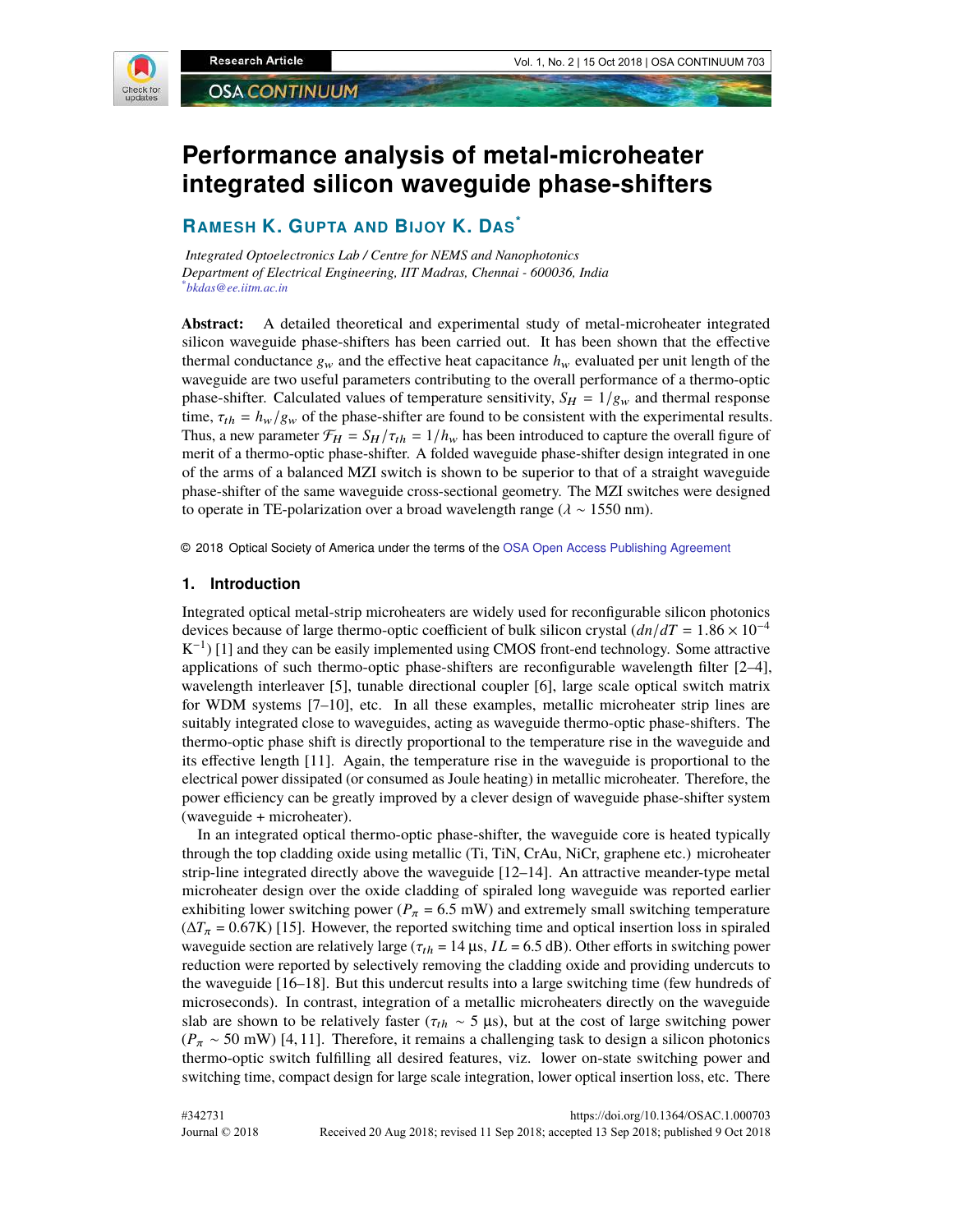is a little effort seen so far for an optimum design and/or modeling of metallic microheater integrated waveguide phase-shifters. Very recently, Bahadori et al. reported a compact model describing detail dc and transient characteristics of microheater-ring resonator system in silicon photonics platform [19]. Atabaki et al. investigated earlier with numerical simulations followed by experimental demonstration estimating some figure of merits (FOMs) of metallic microheaters used for silicon photonics applications [13]. However, the authors in their model concentrated only on the width of microheater strip-line and the effect of cladding oxide thicknesses. Nevertheless, the FOMs of a thermo-optic phase-shifter (switching power, time and temperature, compactness, optical insertion loss, etc.) can be improved significantly by optimizing the waveguide and microheater design parameters as well as engineering the thermal properties (heat capacitance and thermal conductance) of the system. In this work, we carried out a detailed theoretical analysis of metallic microheater integrated waveguide phase-shifters for the optimizations of above mentioned FOMs. Besides cladding layer, the waveguide cross-sectional geometry and proximity of microheaters are considered for determining the FOMs. The background theory related to all FOMs and necessary numerical simulation results are presented in section 2. In section 3, we have presented the experimental demonstration of Mach-Zehnder interferometer (MZI) thermo-optic switch with a slab-integrated microheater in one of its interferometric arms and validated with theoretically predicted FOMs. The MZI switches were specially designed to operate in TE polarized guided mode over a broad wavelength range (1520 nm  $\le \lambda \le 1630$  nm). Finally, concluding remarks comprising of a brief summary of this work and future scopes are given in section 4.

#### **2. Theory and simulation results**

For a given waveguide thermo-optic phase-shifter of length  $L_w$ , the rise in waveguide temperature for  $\pi$  phase-shift at an operating wavelength  $\lambda$  is given by [15]:

$$
\Delta T_{\pi} \cdot L_{w} = \frac{\lambda}{2} \cdot \left(\frac{\partial n_{eff}}{\partial T}\right)^{-1} \tag{1}
$$

where,  $n_{eff}$  is the effective index of the guided mode. Since the value of  $\frac{\partial n_{eff}}{\partial T}$  is nearly a constant  $($  ~ 1.79 × 10<sup>-4</sup> K<sup>-1</sup> at  $\lambda$  ~ 1550 nm) for silicon photonic wire waveguide, the value of  $\Delta T_{\pi} \cdot L_{w}$ is also constant ( $\sim 4.33 \times 10^3$  K·µm). Thus the operating range of differential temperature in the waveguide can be kept lower by simply increasing waveguide length as described by Densmore et al. [15]. Further, the steady-state temperature rise  $(\Delta T_s)$  in waveguide core is directly proportional to the Joule heating power consumption by a resistive/metallic microheater. The thermal sensitivity  $S_H$  of the phase shifter can be defined as [4]:

$$
\Delta T_s = S_H \cdot p_w \tag{2}
$$

where  $p_w$  is the Joule heating power consumption by the microheater normalized to unit length of the waveguide phase-shifter. Thus the higher value of  $S_H$  ensures lower power consumption and/or shorter length of the waveguide phase-shifter for a desired phase-shift of the guided mode, but at the cost of higher operating temperature.

On the other hand, the transient rise in waveguide temperature ∆*T*(*t*) can be expressed as:

$$
\Delta T(t) = \Delta T_s (1 - e^{-t/\tau_{th}})
$$
\n(3)

In the above equation, the thermal response time is defined by  $\tau_{th} = \mathcal{H}/\mathcal{G}$ , where  $\mathcal{H}$  is the thermal capacity and  $G$  is the conductance of the waveguide-microheater system. Since these parameters depend on waveguide core and cladding materials, waveguide cross-sectional geometry, microheater positioning relative to waveguide core, etc., the value of  $\tau_{th}$  can be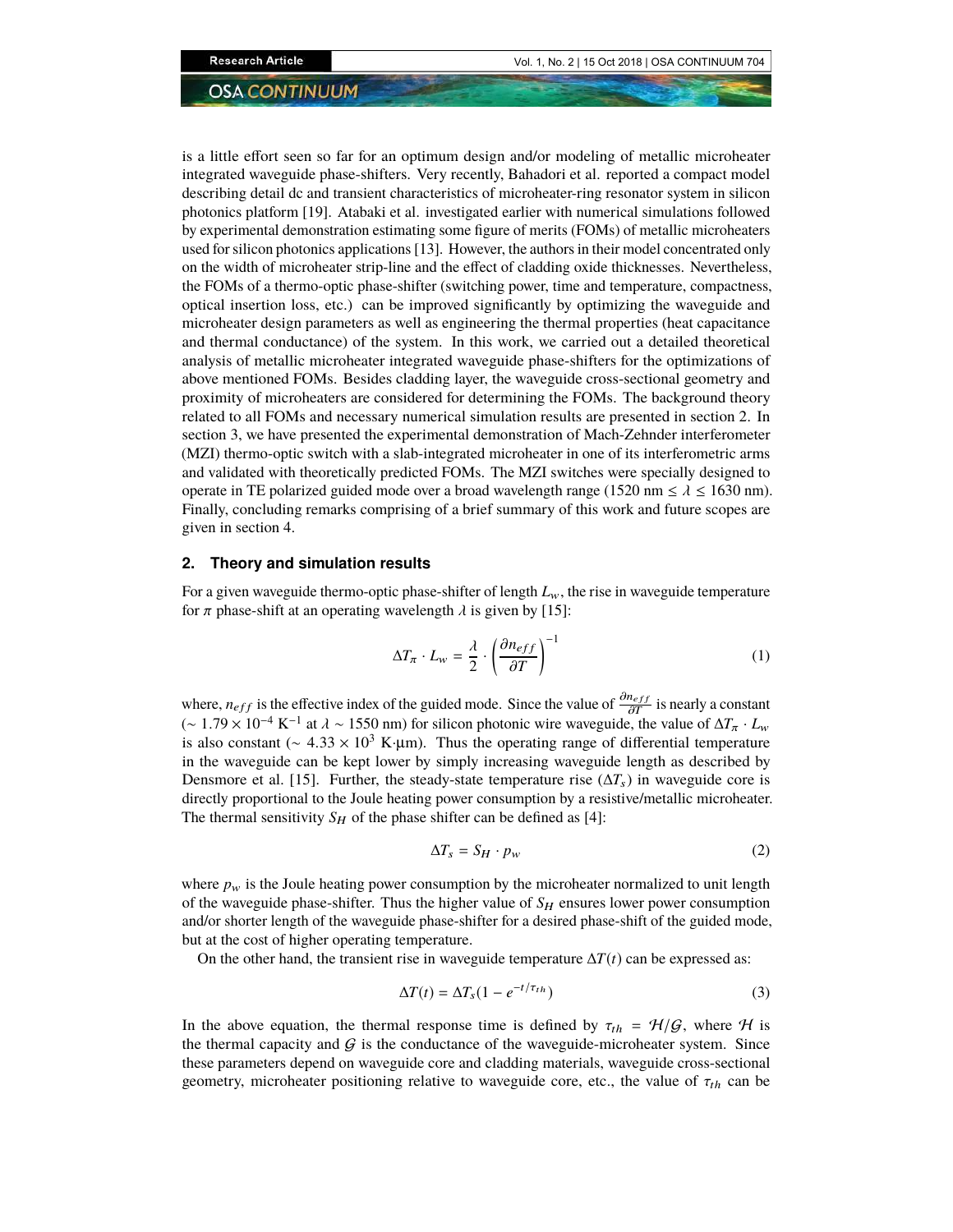estimated numerically by solving Fourier's heat equation using FDTD method. However, for a given waveguide phase-shifter, one can estimate waveguide characteristic thermal parameters  $h_w$  (=  $\mathcal{H}/L_w$ ) and  $g_w$  (=  $\mathcal{G}/L_w$ ). Thus we can redefine the response time of a thermo-optic phase-shifter as:

$$
\tau_{th} = \frac{h_w}{g_w} \tag{4}
$$

Further, for a steady-state temperature rise of  $\Delta T_s$  of the waveguide-microheater system, the required electrical power is given by  $P_e = \Delta T_s \cdot \mathcal{G}$ . This again boils down to  $p_w = \Delta T_s \cdot g_w$ according to our definitions. Thus Eq. (2) reduces to:

$$
S_H \cdot g_w = 1 \tag{5}
$$

It is now obvious that for an efficient design of thermo-optic waveguide phase-shifter, we must assure higher thermal sensitivity  $S_H$  and lower thermal response time  $\tau_{th}$ . Therefore, the corresponding figure of merit  $(\mathcal{F}_H)$  may be expressed as:

$$
\mathcal{F}_H = \frac{S_H}{\tau_{th}} = \frac{\Delta T_s \cdot L_w}{P_e \cdot \tau_{th}} = \frac{1}{h_w} \Rightarrow \mathcal{F}_H \cdot h_w = 1 \tag{6}
$$

Higher the value of  $S_H$ , one can ensure a shorter design of waveguide phase-shifter. In other words, a compact and efficient thermo-optic waveguide phase-shifter can be designed by simultaneously achieving lower effective thermal conductance  $g_w$  and lower effective heat capacity  $h_w$ . Moreover, close proximity of microheater to the waveguide core ensures higher value of  $S_H$ . However, one must take care about additional optical attenuation of the guided mode due its evanescent tail overlap with the metallic microheater.



Fig. 1. Schematic cross sectional views of two thermo-optic waveguide phase-shifter architectures along with important design parameters: (a) microheater integrated within top-oxide cladding directly above the waveguide, and (b) microheater directly integrated on the slab of the waveguide beneath the top oxide/air cladding. *H* - device layer thickness, *W* - waveguide width,  $h$  - silicon slab thickness remain after waveguide definition,  $W_H$  microheater width,  $t_H$  - microheater thickness, and  $d_{I,II}$  - gap between waveguide and microheater.

For performance analysis, we have considered two different waveguide microheater configurations, commonly used for integrated optical thermo-optic phase-shifter in SOI platform as shown in Fig. 1. According to Atabaki et al., the two configurations shown in Fig. 1(a) and Fig. 1(b) are categorized as Type-I and Type-II architectures, respectively [20]. It was shown with detail analyses that the Type-II microheaters are superior than that of Type-I microheaters in terms of thermal response time of a micro-disk resonator. To analyze the performance of a Type-I or Type-II waveguide phase-shifter, we need to consider waveguide parameters like width *W*, slab height *h*, and the lateral distances of microheater to waveguide  $d_I$  ( $d_{II}$ ) for Type-I (Type-II) as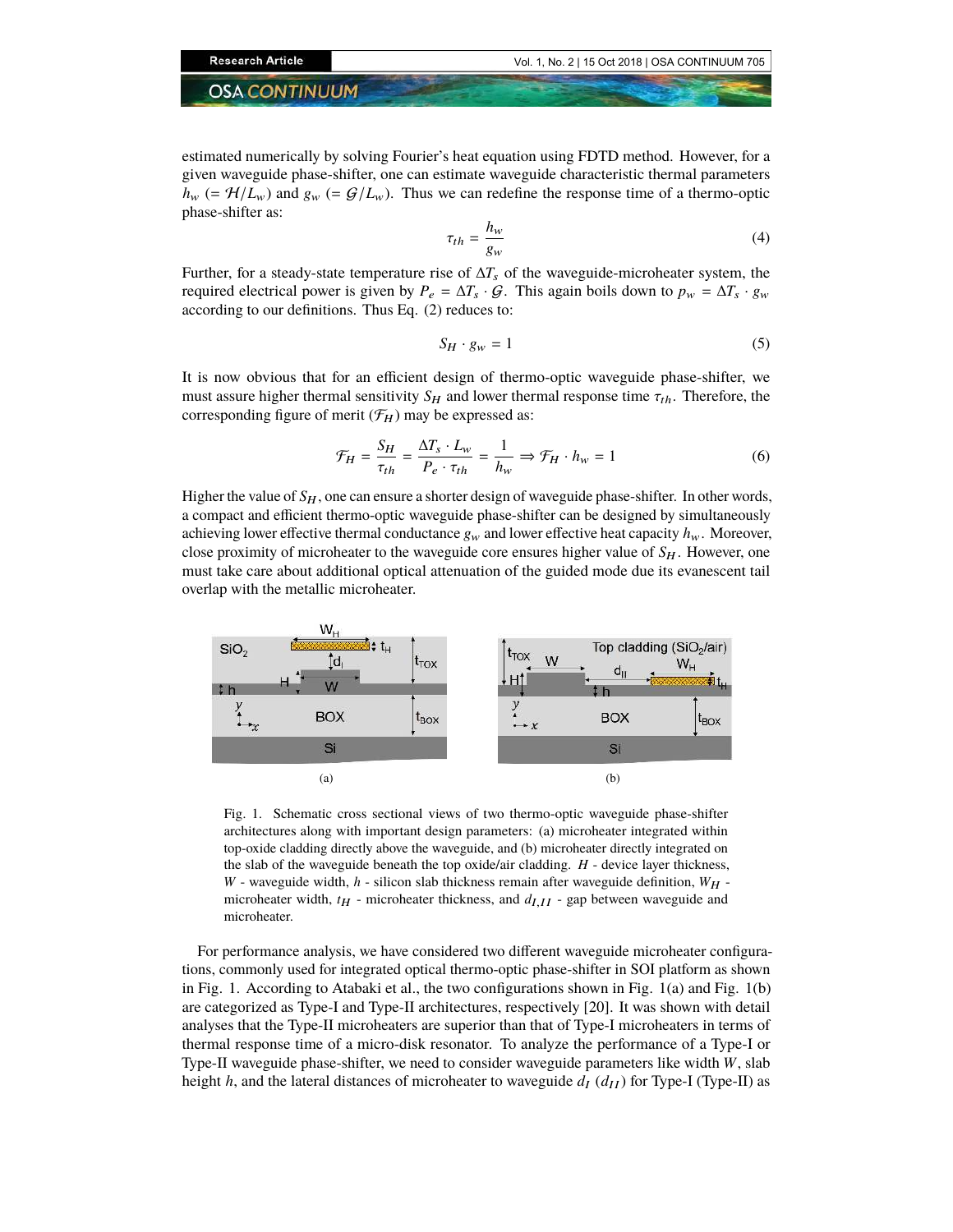defined in the figures. The width ( $W_H = 1 \mu m$ ) and thickness ( $t_H = 100 \text{ nm}$ ) of a Ti metallic microheater strip are assumed same for both types of architectures. Moreover, following the standards of silicon photonics foundries, we have considered device layer thickness of  $H = 220$ nm and BOX layer (SiO<sub>2</sub>) thickness of  $t_{\text{BOX}} = 2 \mu m$ .

For a given design of SOI waveguide geometry (*W*, *H*, and *h*) discussed above, the thermal properties (thermo-optic efficiency and response time) of the waveguide phase-shifter are mainly determined by the waveguide slab layer thickness  $h$ , lateral distance of microheater  $d_I$  or  $d_{II}$  and top cladding material SiO<sup>2</sup> or Air. Therefore, it is important to estimate the valid range of *W* and *h* for single-mode guidance over a desired wavelength range (λ ∼ 1550 nm). We have simulated allowed guided modes and their polarizations by varying *W* (300 nm to 700 nm) and *h* (0 to 200 nm) using Lumerical's MODE Solutions separately for  $SiO<sub>2</sub>$  and air top-cladding layers (see Fig. 2).



Fig. 2. Allowed guided modes ( $TE_0$ ,  $TE_1$ ,  $TM_0$  and  $HE_0$ ) are shown in  $W-h$  plane for: (a) oxide top-cladding (b) air top-cladding. The calculations are carried out for  $H = 220$  nm, and  $t_{\text{BOX}} = t_{\text{TOX}} = 2 \mu \text{m}$  at an operating wavelength  $\lambda = 1550 \text{ nm}$ .

The degree of polarization of the guided modes are defined by comparing the fraction of transverse electric field component along x-direction:

$$
\Gamma_x = \frac{\int |E_x|^2 dx dy}{\int (|E_x|^2 + |E_y|^2) dx dy}
$$
\n(7)

where,  $E_x$  and  $E_y$  are the transverse electric field components of a guided mode. For convenience, we have assumed a guided mode to be *TE*-polarized if  $\Gamma_x \ge 0.6$ , *TM*-polarized if  $\Gamma_x \le 0.4$  and hybrid or *HE*-polarized for  $0.4 < \Gamma_x < 0.6$ ; and accordingly demarcated in Figs. 2(a) and 2(b) as a function of *W* and *h* for a given  $H = 220$  nm. Besides single-mode guiding condition, we also observe that *TE*<sup>0</sup> mode is supported for all values of *h* when *W* is kept below 375 nm (500 nm) for air (SiO<sub>2</sub>) top-cladding. Both  $TE_0$  and  $TM_0$  modes are supported for  $h \le 15$  nm (30 nm) for oxide (air) top-cladding.

In order to investigate thermo-optic FOMs like  $S_H$  and  $\tau_{th}$ , we have considered  $TE_0$  mode guidance in waveguides with  $W = 350$  nm and  $0 \le h \le 200$  nm for both Type-I and Type-II architectures. The important properties of core Si, cladding SiO<sub>2</sub>, and microheater Ti-strip used for numerical simulation are given in Table 1. The thickness dependent thermal conductivities [23] were appropriately considered for solving the heat transport equation [25] using COMSOL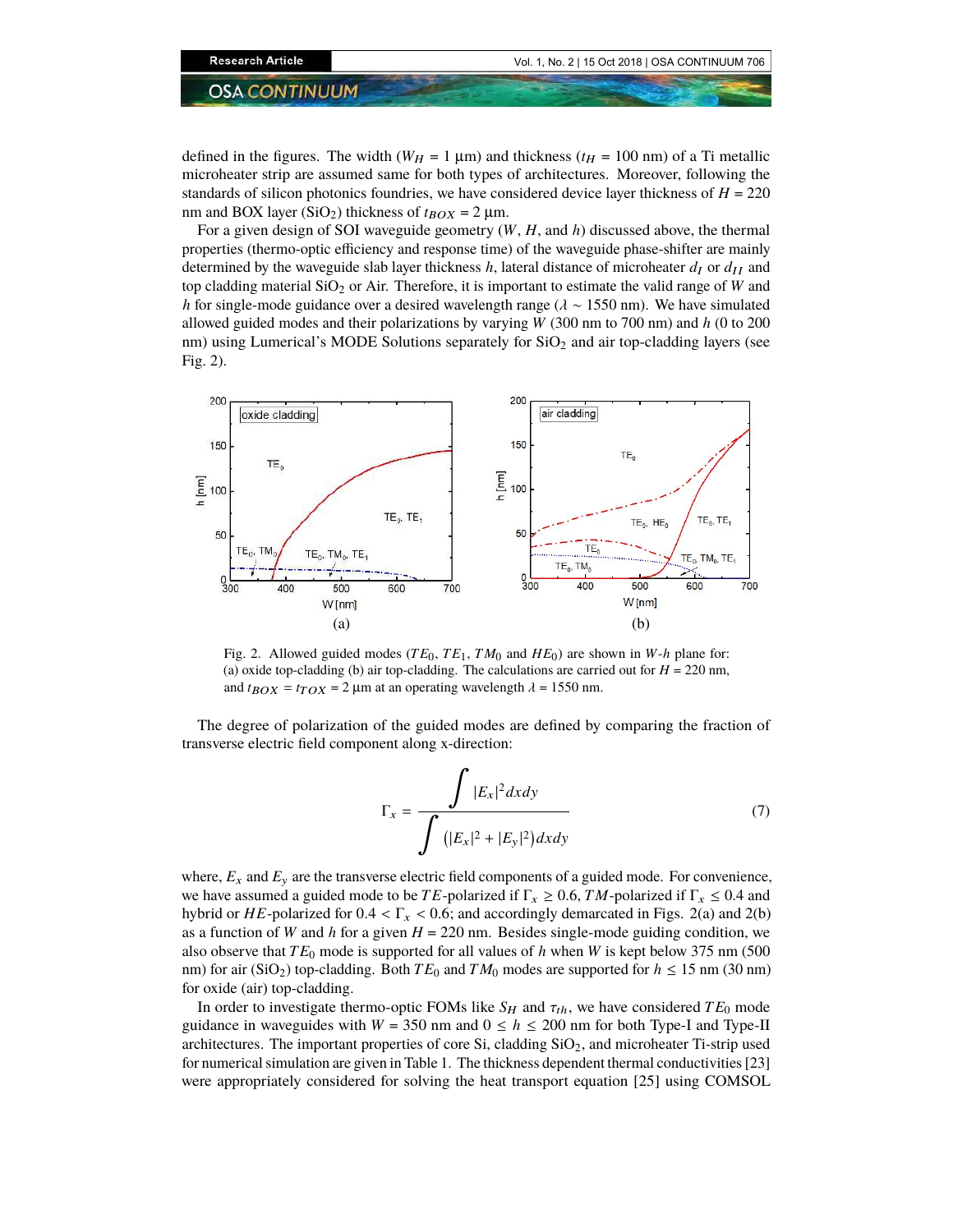Table 1. The values of various thermal and electrical parameters like specific heat capacity  $(c_v)$ , material mass density  $(\rho_m)$ , thermal conductivity  $(\kappa)$ , electrical conductivity  $(\sigma)$ , thermal expansion coefficient  $(\alpha_c)$ , refractive index (*n*) used for Ti, Si and SiO<sub>2</sub> in calculating thermo-optic effects. They are either taken as default values from the library of COMSOL Multiphysics simulator or from available literatures [21–24].

| Property                           | Ti                   | Si                   | SiO <sub>2</sub>     |
|------------------------------------|----------------------|----------------------|----------------------|
| $c_v$ [J/(Kg.K)]                   | 544                  | 700                  | 730                  |
| $\rho_m$ [kg/m <sup>3</sup> ]      | 4506                 | 2329                 | 2200                 |
| $\kappa$ [W/(m.K]                  | 21.9                 | $15 - 140$           | 1.4                  |
| $\sigma$ [S/m]                     | $2.6 \times 10^{6}$  | 8.7                  | $10^{-15}$           |
| $\alpha_c$ [1/K]                   | $8.6 \times 10^{-6}$ | $2.6 \times 10^{-6}$ | $0.5 \times 10^{-6}$ |
| $n (\lambda \sim 1550 \text{ nm})$ | $3.6848 + j4.6088$   | 3.4447               | 1.444                |



Fig. 3. Simulation results for estimating thermal sensitivity  $S_H$  and response time  $\tau_{th}$ for Type-I, Type-II (oxide cladding), and Type-II (air cladding) waveguide phase-shifters (see text for design parameters): (a) calculated steady-state temperature rise ( $\Delta T_s$ ) of the waveguide core as a function of electrical power dissipation per unit length of waveguide phase-shifter, and (b) transient temperature rise  $\Delta T(t)$  normalized to  $\Delta T_s$  as a function time for a unit step-function excitation of input voltage signal to the microheaters.

Multiphysics [21] with appropriate boundary conditions at the interfaces as described in Ref. [13]. To start with, we have simulated the steady-state values of temperature rise ( $\Delta T_s$ ) at the waveguide core ( $W = 350$  nm,  $H = 220$  nm,  $h = 100$  nm) as a function of electrical power dissipation per unit length ( $p_w$ ) of waveguide due to positioning of Ti strip microheaters ( $W_H = 1 \mu$ m and  $t_H = 100$ nm) at  $d_I = d_{II} = 1$  µm. As expected, the  $\Delta T_s$  vs.  $p_w$  plots shown in Fig. 3(a) are following the linear relationship as defined in Eq. (2). It is evident that the sensitivity  $S_H$  for Type-I architecture (195 K·µm/mW) is reasonably higher than that of Type-II architectures (∼130 K·µm/mW). This is expected due to the large thermal conductivity of silicon slab ( $h = 100$  nm) which increases the effective thermal conductance  $(g_w)$  of the slab-heating configuration and hence  $S_H$  reduces [Eq. (5)] compared to oxide-heating. However, it is also observed that the value of  $S_H$  for Type-II (air cladding) is slightly higher than that of Type-II (oxide cladding). This is attributed to the lower thermal conductivity of air cladding than that of  $SiO<sub>2</sub>$ . The transient response of the temperature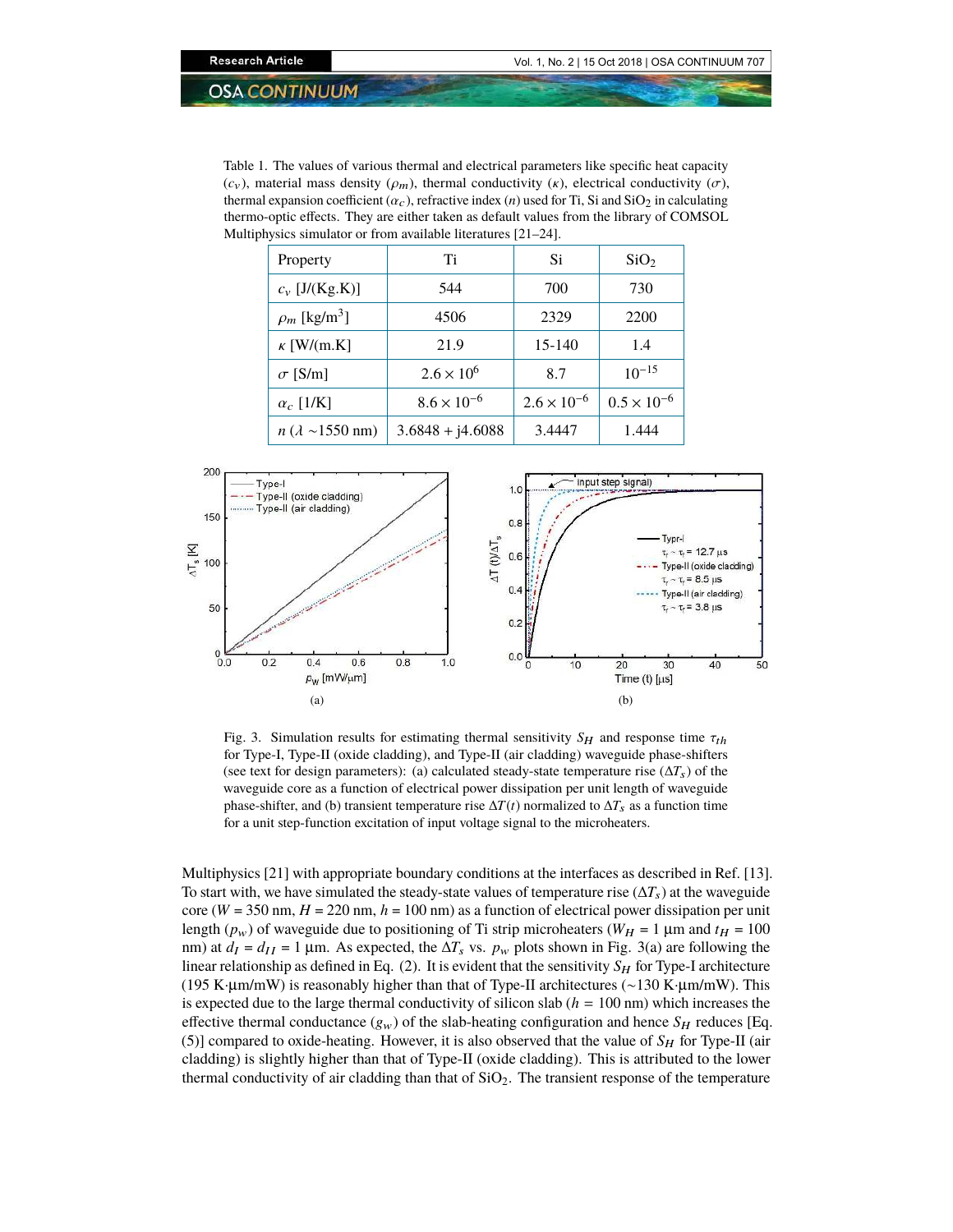rise ∆*T*(*t*) in the waveguide core is evaluated by exciting the microheater with a step input voltage signal at *t* = 0. The simulated results (with  $\Delta T_s$  normalized to unity) for the above mentioned Type-I and Type-II architectures are shown in Fig. 3(b). The thermal response time  $\tau_{th}$  estimated for Type-I, Type-II (oxide cladding), and Type-II (air cladding) are 12.7  $\mu$ s, 8.5  $\mu$ s, and 3.8  $\mu$ s, respectively. Thus the above simulation results confirm that top oxide cladding results into an effective decrease of thermal conductance  $(g_w)$  and/or effective increase of thermal capacitance  $(h_w)$ . The proximity of microheater to the waveguide core also play a role in reducing the value of  $\tau_{th}$  as well as increasing  $S_H$ .



Fig. 4. Contour plots of  $S_H$  in K·µm/mW and  $\tau_{th}$  in µs calculated as a functions of  $d_{I,II}$ and *h* for Type-I (a and d), Type II oxide cladding (b and e) and Type-II air cladding (c and f) heater architectures. The calculations were carried out for  $TE_0$  guided mode at  $\lambda = 1550$ nm (*W* = 350 nm and *H* = 220 nm).

A more detail simulation results for  $S_H$  and  $\tau_{th}$  as a function of both *h* and  $d_I$  or  $d_{II}$  are shown in color contour plots in Fig. 4. Note that, irrespective of the heater configuration (oxide-heating or slab heating),  $S_H$  reduces with  $d_{I,II}$  and h because of the increase in effective thermal conductance  $(g_w)$ . In contrast,  $\tau_{th}$  increases with  $d_{III}$ . Though  $g_w$  of the system increases with *h*, the value of  $\tau_{th}$  remains unaffected w.r.t. *h* for oxide-heating, since the waveguide core is heated right from the top at a constant distance of  $d_I$ . We notice that the value of  $S_H$  can be as high as  $> 350$  K·µm/mW and  $\tau_{th}$  is as low as  $< 4.5$  µs for a Type-I configuration with  $h < 25$  nm and  $d_I < 250$  nm. On the other hand, they are  $> 190$  K·µm/mW ( $> 220$  K·µm/mW) and  $< 8.0$  µs ( $<$  4  $\mu$ s) for a oxide clad (air clad) Type-II configuration with *h*  $<$  50 nm and *d*<sub>II</sub>  $<$  500 nm. Thus the studies help for maximizing the figure of merit  $\mathcal{F}_H$  of the waveguide phase-shifter defined by  $S_H / \tau_{th}$ . In doing so, one needs to minimize the value of  $d_I$  or  $d_{II}$ . However, closer proximity of metal microheater to the waveguide introduces optical attenuation of the guided mode because of plasma dispersion effect through evanescent field overlap. We have numerically estimated (using Lumerical's MODE Solutions) the optical loss coefficient  $(\alpha_h)$  for  $TE_0$  guided mode as a function of  $d_{I,II}$  (considering h as a parameter) with complex refractive index of Ti-strip ( $W_H$  = 1 μm,  $t_H$  = 100 nm) as 3.6848 + j4.6088 at  $\lambda$  = 1550 nm [24]. This has been shown in Figs. 5(a) and 5(b) for Type-I and Type-II (oxide cladding and air cladding), respectively. As expected,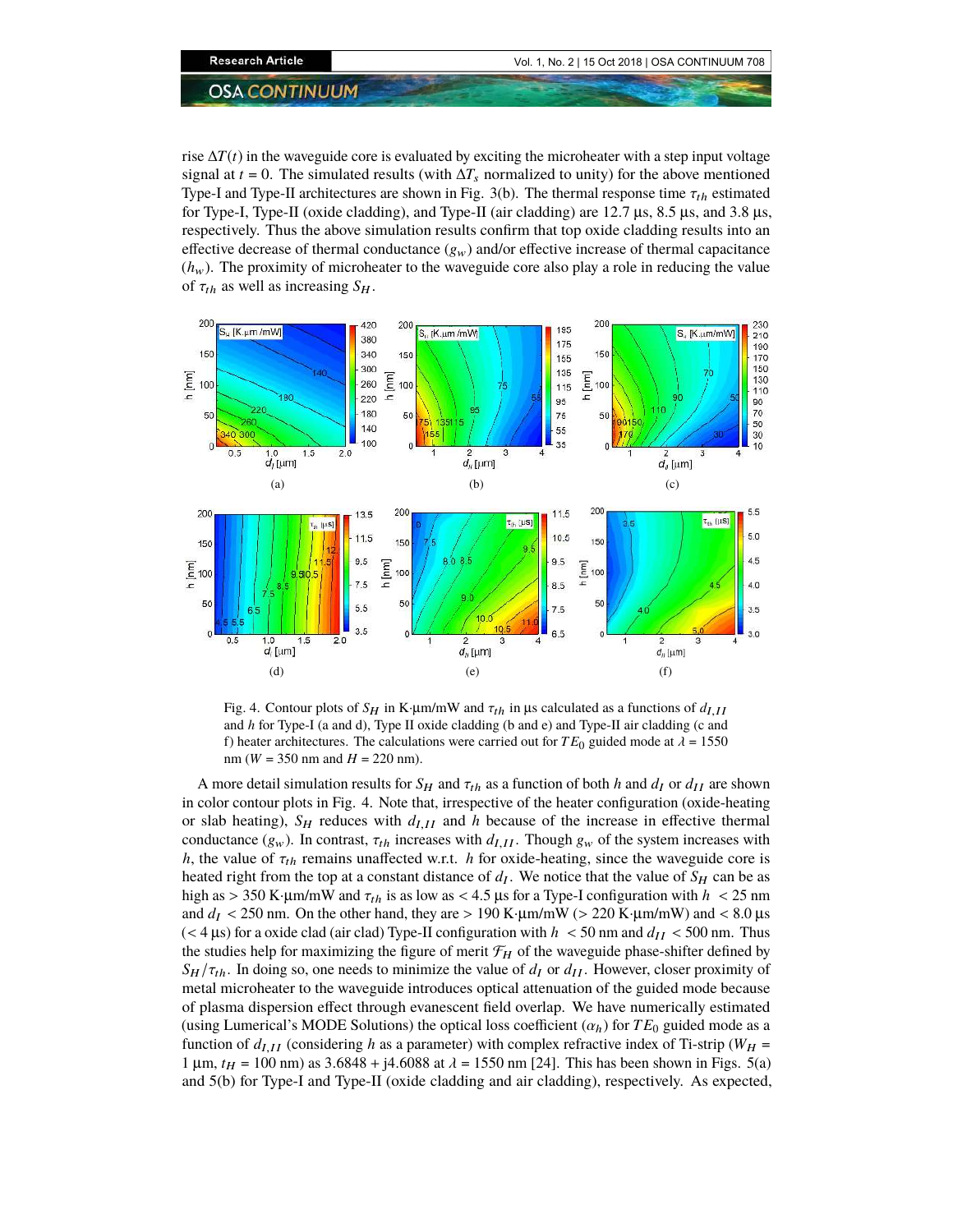$\alpha_h$  (expressed in dB/mm) increases as the value of  $d_I$  or  $d_{II}$  decreases. However, for type-II configuration (with a given  $d_{II}$ ),  $\alpha_h$  increases with slab height due to poor confinement of the optical mode inside waveguide core. Whereas, for Type-I (with a given  $d_I$ ), the evanescent field-strength along y direction reduces with *h* and hence  $\alpha_h$  reduces. It must be noted that the  $\alpha_h$  is nearly same for oxide cladding and air cladding in Type-II configuration. Nevertheless, the metallic losses are negligibly small ( $\alpha_h$  < 0.1 dB/mm) for  $d_{I,II} > 0.5$  µm.



Fig. 5. Calculated optical loss coefficient  $\alpha_h$  of  $TE_0$  mode in dB/mm ( $\lambda = 1550$  nm) due to interaction between evanescent field and metallic microheater as a function of  $d_I$  for Type-I and  $d_{II}$  for Type II with *h* as a parameter: (a) Type-I and (b) Type-II (oxide cladding and air cladding). The calculations are carried out for  $W = 350$  nm and  $H = 220$  nm.

It is worth mentioning here that we have restricted our above numerical studies for a straight waveguide phase-shifter where both waveguide and metallic microheater strip-line are parallel to each other for both Type-I and Type-II architectures. However, one can extend this study to spiraled waveguide geometry and meander-type metallic microheater in Type-I configurations as described in Ref. [15]. From their experimental results, we estimate the value of  $S_H$  as large as ∼ 640 K·µm/mW. Similarly, for a bend or folded waveguide (and microheater) design in Type-II configuration, the value of  $S_H$  can be enhanced significantly. This has been validated with numerical simulations as well as experimental results described in following section.

#### **3. Experimental results and discussion**

The theoretical model discussed above has been validated with experimental results by integrating Type-II (air cladding) phase-shifters in one of the arms of balanced MZIs fabricated in SOI platform (device layer ∼ 220 nm, BOX layer ∼ 2 µm). The MZIs were designed with wavelength independent directional couplers (WIDCs) for switching operation over a broad wavelength range (operating at  $\lambda \sim 1550$  nm) as described in Ref. [26]. The waveguides were designed with  $W = 350$  nm and  $h = 160$  nm, supporting only  $TE_0$ -polarized guided mode for the above mentioned desired wavelength range. The passive MZI structures and reference waveguides were fabricated using electron beam lithography (EBL) followed by inductively coupled plasma reactive ion etching process (ICPRIE). Afterwards, contact pads (Al) and microheater (Ti) both were patterned one after another using EBL and subsequent lift-off process. Detailed fabrication process parameters of MZI and microheater can be found elsewhere [4, 27]. For device characterizations, the input/output waveguides are terminated with broadband grating couplers of bandwidth  $\sim$  70 nm, as described in [27].

For a comparative study, two different types of MZIs were fabricated; the first type has straight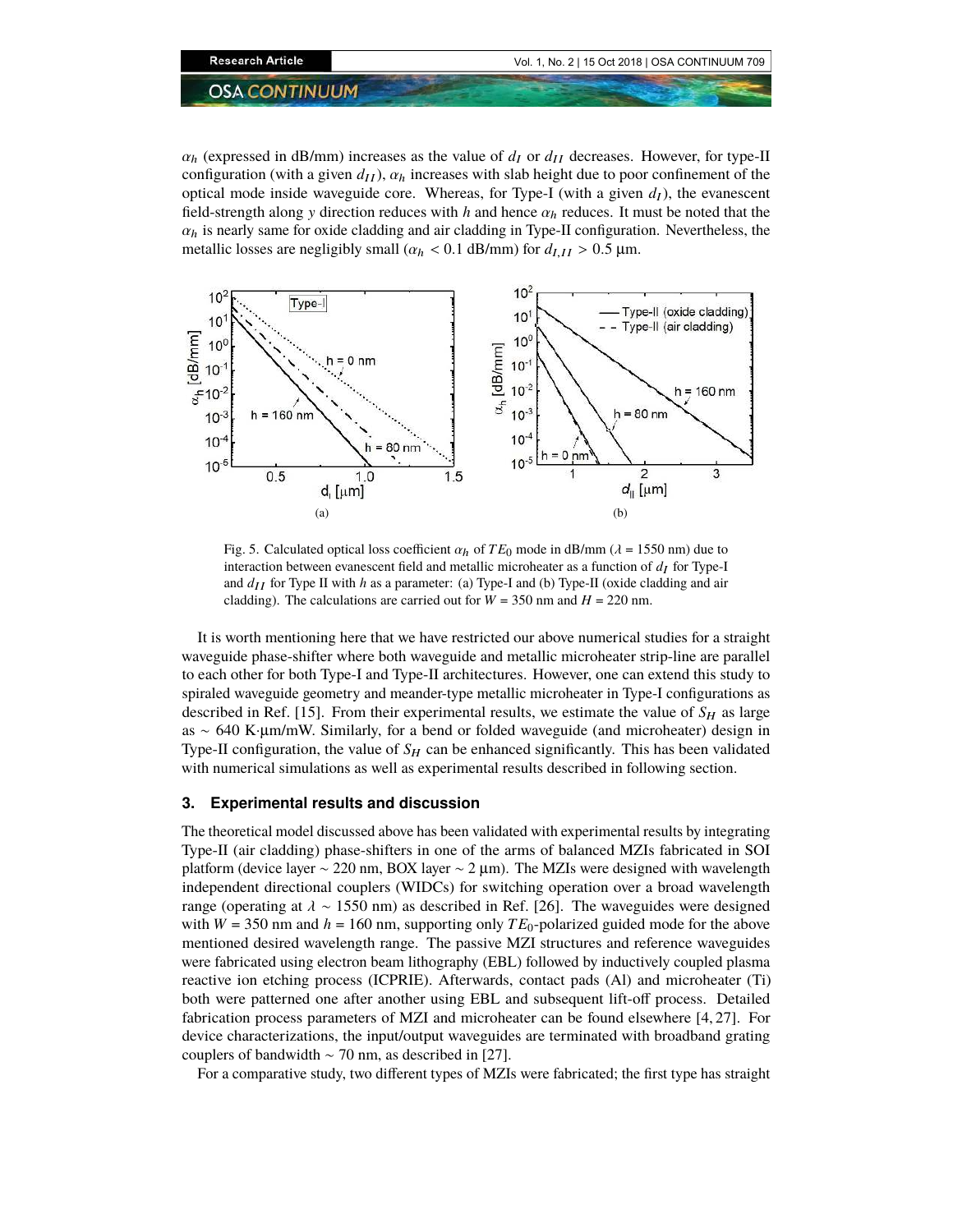

Fig. 6. Microscopic images of the fabricated MZI based  $2 \times 2$  thermo-optic switches integrated with Type-II (air cladding) waveguide phase-shifter: (a) straight-waveguide phase-shifter integrated MZI (S-MZI), and (b) folded waveguide phase-shifter integrated MZI (F-MZI).

waveguide phase-shifters (S-MZI), whereas the second type has folded waveguide phase-shifters F-MZI). Both straight and folded waveguide phase-shifters have same length  $L_H = 400 \mu m$ , *d<sub>II</sub>* ~ 3 μm, *W<sub>H</sub>* ~ 1 μm, and *t<sub>H</sub>* ~ 100 nm. The microscopic images of both types of fabricated MZIs are shown in Fig. 6. The line resistance of fabricated microheaters is estimated as  $r_H \sim 70$  $\Omega/\mu$ m and the resistance of two flaring regions including the probe contact resistance is extracted as ∼ 4 kΩ ( $R$ <sub>CH</sub>). Thus for a waveguide microheater of length  $L$ <sub>H</sub> used for above mentioned MZI switch, the actual electrical power consumption for thermo-optic switching experiments for all fabricated devices:  $P_e = I^2 r_H L_H$ , where *I* is the *dc* or *rms* value of current through the microheater. As the length of microheaters is kept relatively long ( $L_H$  = 400  $\mu$ m), the effective phase-shifter length  $L_{eff} \approx L_H = L_w$  as it was modeled earlier in Ref. [11]. Moreover, for a waveguide phase-shifter of length  $L_w \approx 400 \,\mu\text{m}$ , the value of  $\Delta T_\pi$  calculated using Eq. (1) is found to be small (∼ 11K) and hence the temperature dependent change in microheater resistance is assumed to be insignificant during switching operation.



Fig. 7. Wavelength independent transmission characteristics at the bar ports measured for ON-state (maximum transmission) and OFF-state (minimum transmission) switching power levels: (a) S-MZI, and (b) F-MZI.

For thermo-optic switching characterizations of fabricated devices, we used two fiber-optic probes for input and output light coupling via grating couplers (GCs) and simultaneously two electrical probes for driving the microheater. A high resolution spectrum analyzer (APEX 2043B) with inbuilt CW laser source (1520 nm  $\leq \lambda \leq 1620$  nm) was used for the experiment. The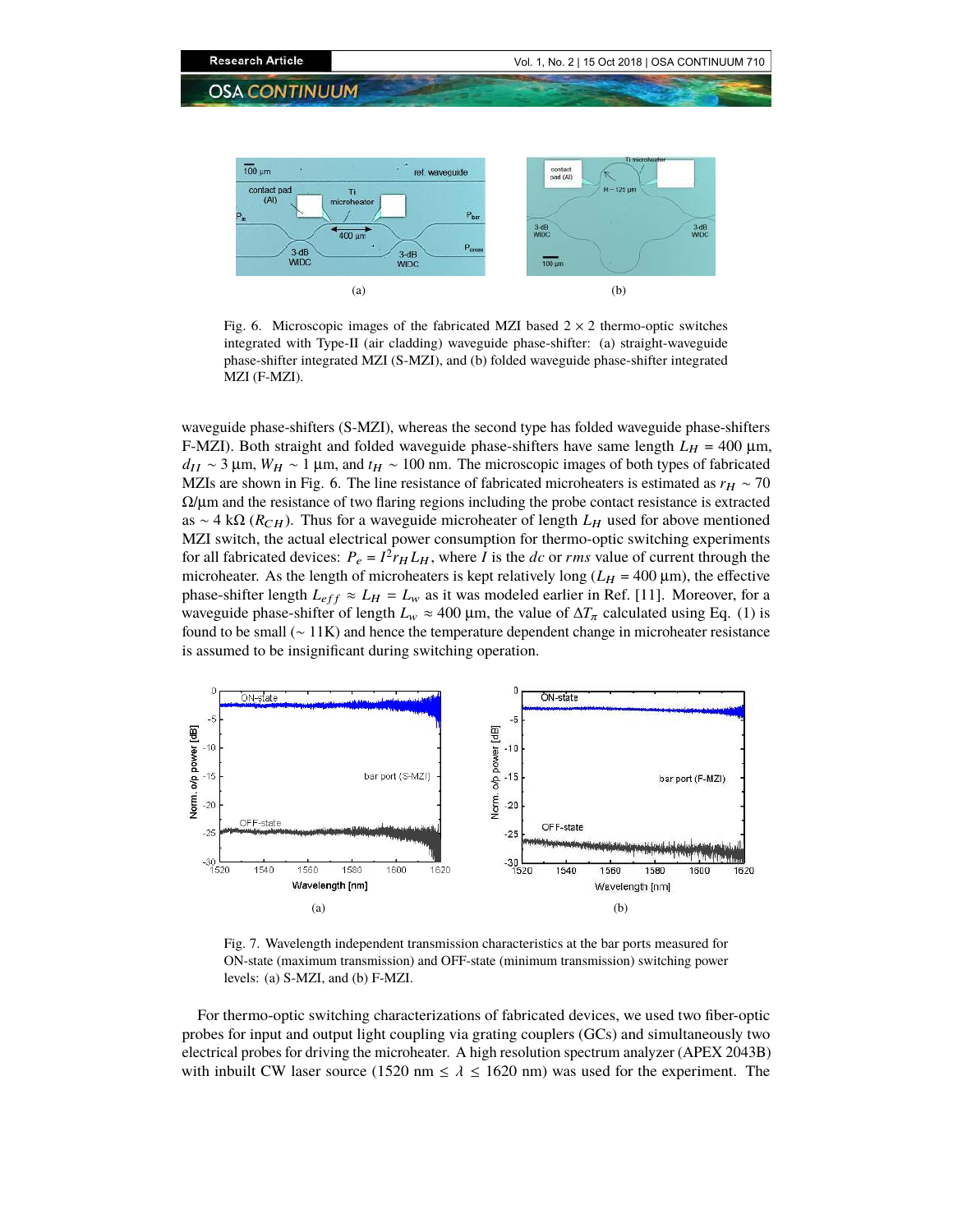microheaters were sourced by connecting terminal Al contact pads with a current source measuring unit (SMU). The experimental set-up for studying thermo-optic switching characteristics of fabricated devices may be found elsewhere [4]. The wavelength dependent transmission characteristics for both ON-state and OFF-state at the bar ports (1520 nm  $\leq \lambda \leq 1620$  nm) normalized with a reference waveguide transmission (to eliminate wavelength dependent fiber to input/output grating coupler losses) are shown in Figs. 7(a) and 7(b) corresponding to an S-MZI and an F-MZI, respectively. A wavelength independent insertion loss of ∼ 2.5 dB is recorded for



Fig. 8. Switching characteristics measured at  $\lambda = 1550$  nm: (a) transmission at cross and bar ports of an S-MZI, (b) transmission at cross and bar ports of an F-MZI, and (c) transient characteristics measured at bar and cross ports of an S-MZI with the microheater driven by a square pulse (identical transient characteristics for F-MZI).

both S-MZI and F-MZI switches, which is mainly attributed to the total insertion loss of two 3-dB power splitters. The observed oscillations at longer wavelengths may be attributed to the weaker coupling efficiency of the grating couplers resulting into noise level detection limit of the photodetector. Typical electrical power required for switching optical signal from cross port to the bar port (with an extinction of > 20 dB) is *P*<sup>e</sup> ∼ 52.5 mW (∼ 36.7 mW) for fabricated S-MZI (F-MZI) switches. In case of folded waveguide microheater, heat is dissipated more effectively in the smaller volume, compared to that of straight waveguide microheater of same length. The steady-state transmitted optical signal ( $\lambda = 1550$  nm) at the bar and cross ports of the above mentioned S-MZI and F-MZI as a function of electrical power dissipated/consumed by the microheaters are shown in Figs. 8(a) and 8(b), respectively. Though both types of MZIs were designed with balanced arms, a little mismatch occasionally observed for some fabricated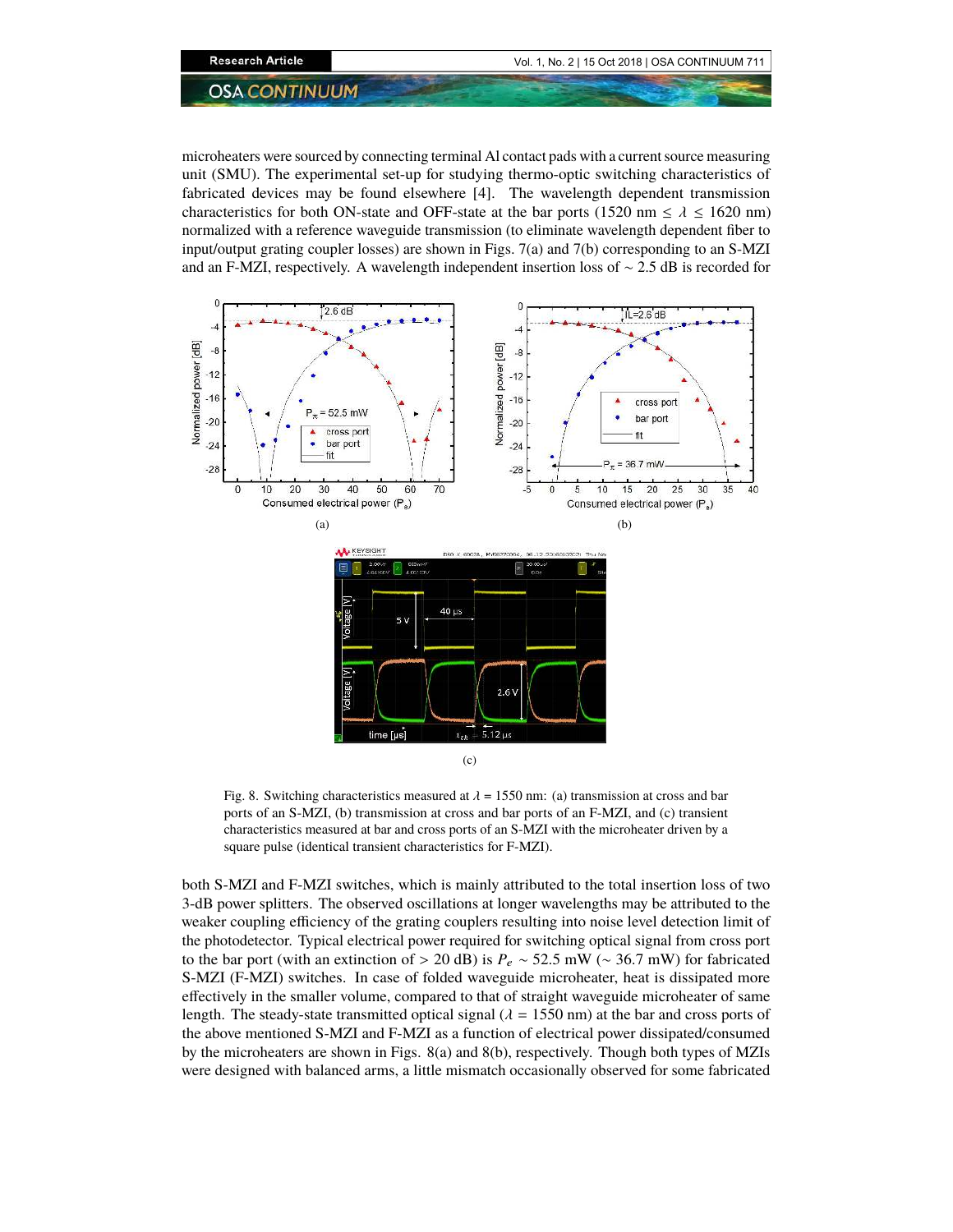devices. For example, an additional bias electrical power of  $P_e = 8.75$  mW was required for achieving maximum (minimum) transmission at the cross (bar) port of the S-MZI. Typical transient response of optical transmission at both bar- and cross-ports of the MZI switch (straight or folded microheater) are shown in Fig. 8(c). This has been obtained for an input modulating voltage of 5 V peak to peak at a repetition rate of 12 kHz superimposed with a dc biasing voltage across the curved waveguide microheater. The recorded rise/fall time for both types of microheaters are measured to be nearly same (∼5 µs) which is higher than the theoretical calculation (4.2  $\mu$ s) as shown in Fig. 4(f). This deviation may be due to the assumption of lower value of thermal conductivities and/or higher values of heat capacitances (for both core and claddings) in theoretical simulation.



Fig. 9. Steady-state and transient temperature characteristics of straight and folded waveguide phase-shifters used in S-MZI and F-MZI, respectively: (a) extracted steady-state temperature  $\Delta T_s$  in the waveguide core as a function of dissipated electrical power per unit length of the phase-shifter  $(p_w)$ , and (b) extracted transient temperature  $\Delta T(t)$  in the waveguide core as a function of time *t*.

The steady-state switching characteristics obtained for S-MZI and F-MZI are fitted with appropriate analytical transfer functions [4] and we have extracted the values of ∆*T*<sup>s</sup> (steady-state temperature in the waveguide core) vs.  $p_w$  (electrical power consumed per unit length of a waveguide phase-shifter) for both straight and folded waveguide phase-shifters as shown in Fig. 9(a). The slope of  $\Delta T_s$  vs.  $p_w$  is a measure of the sensitivity figure of merit  $S_H$  of the waveguide phase-shifter as defined earlier. The value of  $S_H$  extracted for an S-MZI is 82.4 K $\mu$ m/mW, which is slightly higher than that of theoretical prediction of 73.5 K $\mu$ m/mW. This may be attributed to the fact of our assumption  $L_w = L_H$ ; a correction term is required for  $L_w = L_{eff} = L_H + \Delta$ , where  $\Delta \sim 10 \mu m$  for  $L_H > 100 \mu m$  [11]. In other words, the effective conductance  $(g_w)$  of fabricated devices is slightly lower than that of theoretical calculations which is consistent with the observed higher values of thermal response time ( $\tau_{th}$ ) of the fabricated devices discussed earlier. Nevertheless, we observed a significantly enhanced value of  $S_H$  = 119 K·µm/mW in case of folded waveguide phase-shifter as predicted earlier. The transient characteristics obtained for S-MZI and F-MZI are again fitted with the corresponding analytical functions to extract the temperature rise  $\Delta T(t)$  in the waveguide core of the phase-shifters [see Fig. 9(b)]; both straight and folded waveguide phase-shifters are shown to be following Eq. (3) with  $\tau_{th}$  = 5.1 µs. Thus the experimentally observed value of  $\mathcal{F}_H$  in a folded waveguide phase-shifter  $(23.3 \text{ K·µm/mW·µs})$  is about 1.5 times higher than that of a straight waveguide phase-shifter (16.2 K·µm/mW·µs) for our fabricated devices. It is possible to improve the value of  $\mathcal{F}_H$  further by designing more tightly folded waveguide phase-shifter with close proximity of microheater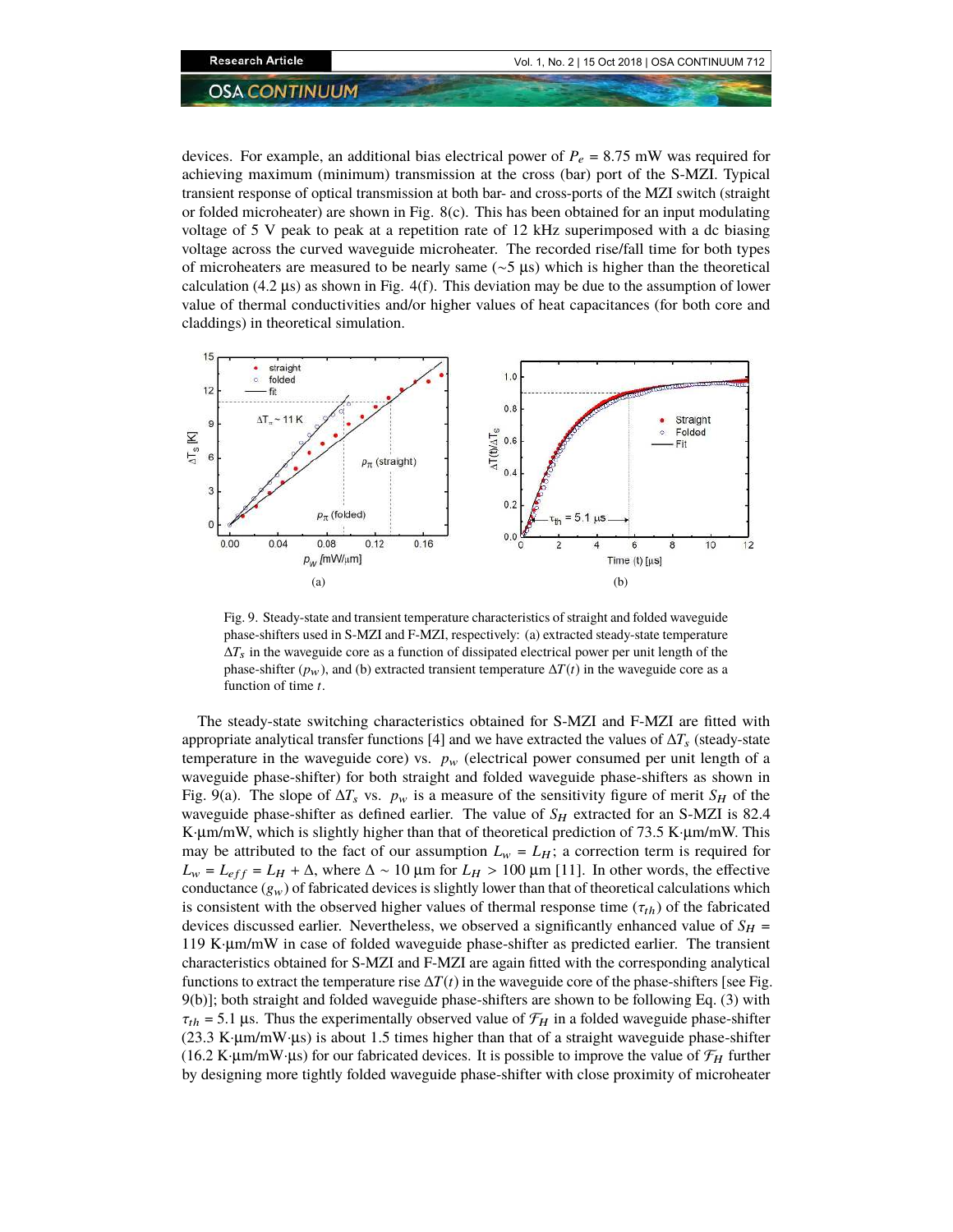but one needs to take care of associated optical losses of the guided mode. Using Eqs. (5) and (6), we have extracted the thermal characteristic parameters  $g_w$  and  $h_w$  as  $1.21 \times 10^{-2}$  mW/K·µm  $(1.21 \times 10^{-2} \text{ mW/K} \cdot \mu \text{m})$  and  $6.17 \times 10^{-2} \text{ mW} \cdot \mu \text{s/K} \cdot \mu \text{m}$  (4.29 × 10<sup>-2</sup> mW· $\mu \text{s/K} \cdot \mu \text{m}$ ), respectively, for the fabricated straight (folded) design waveguide phase-shifters in Type-II (air cladding) architecture.

### **4. Conclusions**

In summary, a theoretical model for the performance analysis of a metallic strip-line microheater integrated waveguide phase-shifter has been developed. The model helps to define two important figure of merits such as temperature sensitivity  $S_H$  and  $\mathcal{F}_H$  (=  $S_H / \tau_{th}$ ) following thumb-rules of  $S_H \cdot g_w = 1$  and  $\mathcal{F}_H \cdot h_w = 1$ , respectively, where  $g_w$  and  $h_w$  are characteristic line conductance and line heat capacitance of the waveguide phase-shifter. These figure of merits were calculated for SOI waveguides (supporting *TE*<sup>0</sup> guided mode) integrated with Type-I and Type-II microheater architectures. It has been shown by numerical simulation that Type-II microheaters offer faster switching time than that of Type-I microheaters. It has been also shown that both  $S_H$  and  $\mathcal{F}_H$  can be improved significantly by proper choices of waveguide design parameters, closer proximity of microheater to the waveguide core, and suitably folding the waveguide-microheater phase-shifter system. However, care must be taken to limit the bend induced waveguide loss and loss due to evanescent field overlap with metallic microheater. The theoretical model is further validated with experimental results by fabricating  $2 \times 2$  MZI switches (wavelength independent) designed with Type-II microheaters in SOI platform. Though the demonstrated MZI switches were not designed with the best possible values of figure of merits  $(S_H, \tau_{th}$  and  $\mathcal{F}_H$ ), the experimental technique described here helps to extract the characteristic parameters like  $g_w$  and  $h_w$  of a thermo-optic waveguide phase-shifter for its modeling and optimized design.

#### **References**

- 1. G. Cocorullo and I. Rendina, "Thermo-optical modulation at 1.5 µm in silicon etalon," Electron. Lett. **28**, 83–85 (1992).
- 2. H. Shen, M. H. Khan, L. Fan, L. Zhao, Y. Xuan, J. Ouyang, L. T. Varghese, and M. Qi, "Eight-channel reconfigurable microring filters with tunable frequency, extinction ratio and bandwidth," Opt. Express **18**, 18067–18076 (2010).
- 3. J. Tao, H. Cai, Y. Gu, and A. Liu, "Demonstration of a compact wavelength tracker using a tunable silicon resonator," Opt. Express **22**, 24104–24110 (2014).
- 4. R. Sumi, R. K. Gupta, N. DasGupta, and B. K. Das, "Ultra-broadband add-drop filter/switch circuit using subwavelength grating waveguides," IEEE J. Sel. Top. Quantum Electron. **25**, 1–11 (2019).
- 5. L.-W. Luo, S. Ibrahim, A. Nitkowski, Z. Ding, C. B. Poitras, S. B. Yoo, and M. Lipson, "High bandwidth on-chip silicon photonic interleaver," Opt. Express **18**, 23079–23087 (2010).
- 6. P. Orlandi, F. Morichetti, M. J. Strain, M. Sorel, A. Melloni, and P. Bassi, "Tunable silicon photonics directional coupler driven by a transverse temperature gradient," Opt. Lett. **38**, 863–865 (2013).
- 7. K. Tanizawa, K. Suzuki, M. Toyama, M. Ohtsuka, N. Yokoyama, K. Matsumaro, M. Seki, K. Koshino, T. Sugaya, S. Suda, G. Cong, T. Kimura, K. Ikeda, S. Namiki, and H. Kawashima, "Ultra-compact 32× 32 strictly-non-blocking Si-wire optical switch with fan-out LGA interposer," Opt. Express **23**, 17599–17606 (2015).
- 8. K. Suzuki, K. Tanizawa, S. Suda, H. Matsuura, T. Inoue, K. Ikeda, S. Namiki, and H. Kawashima, "Broadband silicon photonics 8× 8 switch based on double-Mach–Zehnder element switches," Opt. Express **25**, 7538–7546 (2017).
- 9. C. Li, W. Zheng, P. Dang, C. Zheng, Y. Wang, and D. Zhang, "Silicon-microring-based thermo-optic non-blocking four-port optical router for optical networks-on-chip," Opt. Quantum Electron. **48**, 552 (2016).
- 10. M. S. Dahlem, C. W. Holzwarth, A. Khilo, F. X. Kärtner, H. I. Smith, and E. P. Ippen, "Reconfigurable multi-channel second-order silicon microring-resonator filterbanks for on-chip WDM systems," Opt. Express **19**, 306–316 (2011).
- 11. S. Kaushal and B. K. Das, "Modeling and experimental investigation of an integrated optical microheater in silicon-on-insulator," Appl. Opt. **55**, 2837–2842 (2016).
- 12. X. Wang, J. A. Martinez, M. S. Nawrocka, and R. R. Panepucci, "Compact thermally tunable silicon wavelength switch: modeling and characterization," IEEE Photon. Technol. Lett. **20**, 936–938 (2008).
- 13. A. Atabaki, E. S. Hosseini, A. Eftekhar, S. Yegnanarayanan, and A. Adibi, "Optimization of metallic microheaters for high-speed reconfigurable silicon photonics," Opt. Express **18**, 18312–18323 (2010).
- 14. D. Schall, M. Mohsin, A. A. Sagade, M. Otto, B. Chmielak, S. Suckow, A. L. Giesecke, D. Neumaier, and H. Kurz, "Infrared transparent graphene heater for silicon photonic integrated circuits," Opt. Express **24**, 7871–7878 (2016).